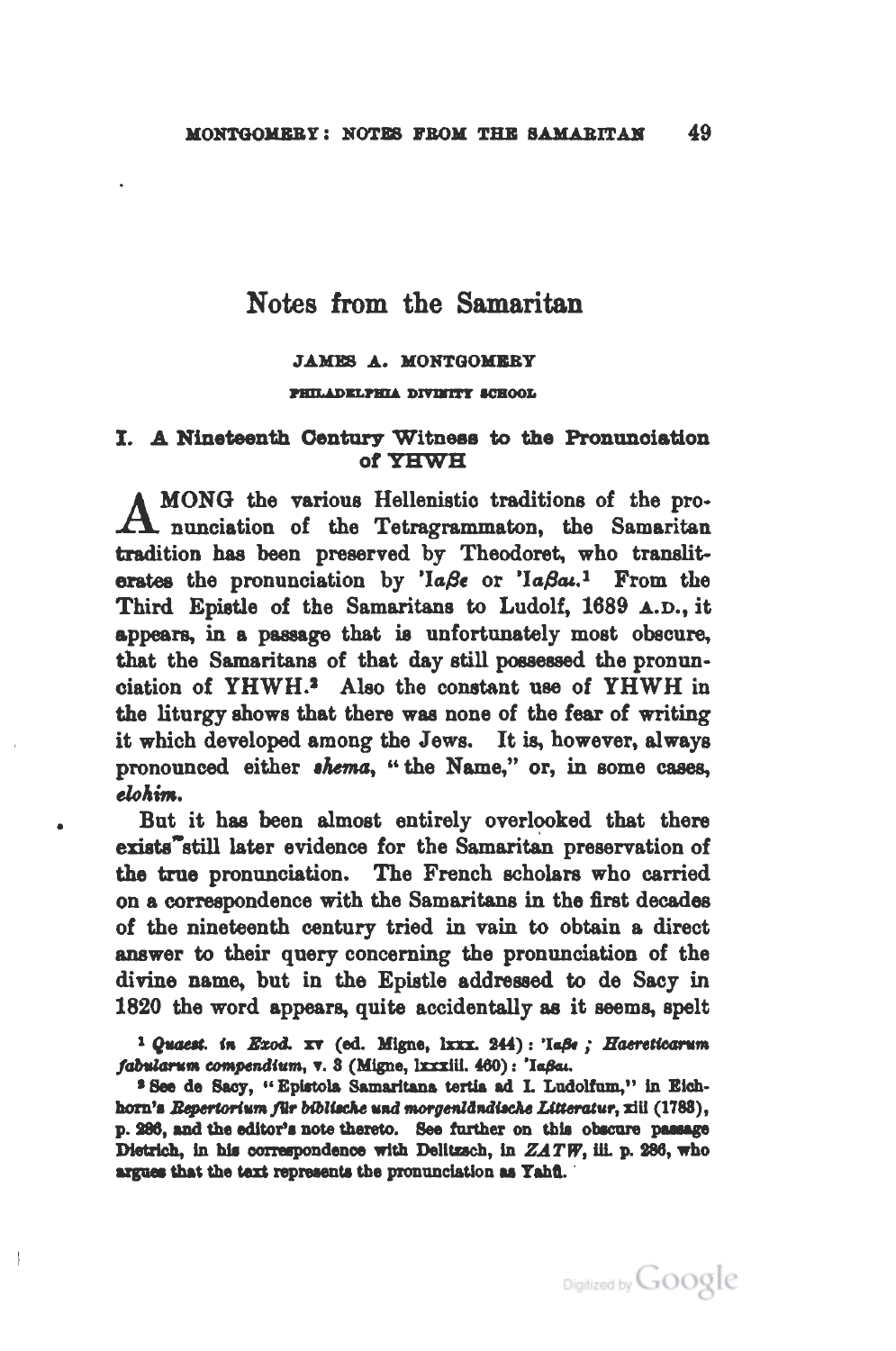$\overline{\phantom{a}}$ '

and vocalized in Arabic characters as  $s_2^2$ .<sup>8</sup> The passage, which I give below, is obscure, and de Sacy, who remarks, "Je copie exactement l'original, sans deviner ce que cela vent dire," makes no note of this full spelling of the Tetragrammaton. So far as I know the only scholar who has observed the value of this spelling is Barges, in his *Lu Samaritains de Naplouse*, 1855, pp. 62, 73.

This Arabic representation of the pronunciation thus gives the word either as *YahUia* or *Yaluoe,* the final *fetha*  allowing either vowel in the last syllable. Now Kautzsch has argued<sup>4</sup> that the rhyming of YHWH in the Samaritan hymns proves that the pronunciation is *YaAwe.* This is indeed true of the two passages he cites from Heidenheim, *BibliotAeca Samaritana,* ii. pp. 25, 64, in both of which YHWH rhymes with words ending in *Begol;* but in all the remaining cases of the rhyming of YHWH in the same collection of liturgical pieces, it rhymes with words terminating in *a.* So p. 48, top; p. 85, *bit;* p. 112 ; pp. 198-199, where YHWH occurs in the last line of nine successive quatrains all rhyming in *a.* Thus the final words of one of these quatrains are: יהוה אומה קיעמה. These instances thus contradict Kautzsch's conclusion. In any case Samaritan rhyme is too arbitrary for this argument to be conclusive. There are instances where in order to make a rhyme for the eye the writer has deliberately transposed consonants, and it seems from some cases that the poet is quite content to end in Mt)- or l'TI-, without regard to the exact color of the vowel. Further, if YHWH is in popular use only a cryptogram for the pronunciation *dema,* all this evidence has no value either way. It can only be said that the greater number of these instances favor the pronunciation Yahwa as against Yahwe.<sup>5</sup>

<sup>5</sup> But conclusive evidence on this question was given by Prof. N. Schmidt in the discussion of the present paper at the meeting of the Society of Biblical Literature. He said that he had learned orally from

<sup>&</sup>lt;sup>8</sup> De Sacy, "Correspondance des Samaritains," in *Notices et Extraits des Manuscrits de la Bibliothèque du Roi,* xil (1831), p. 134, translation, p. 152. <sup>4</sup> Theologische Literaturzeitung, 1886, col. 228.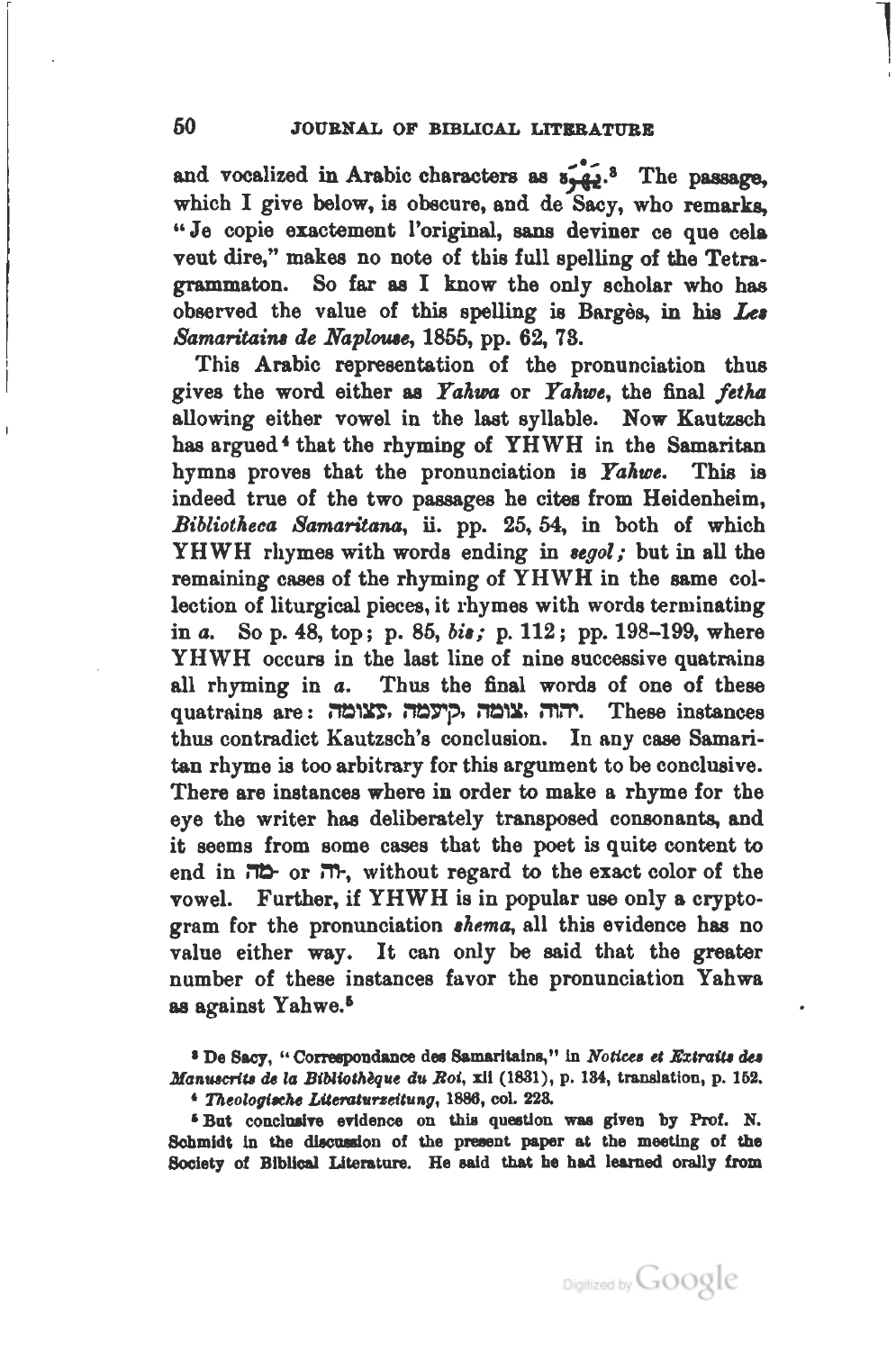The Arabic text of the passage above referred to, which is in answer to the request of the Europeans that the Samaritans prove their priestly pedigree, is as follows :-

J.Wt ~ ~ J~ ~ \;)4 v: .... n ~~ ~ 1 ·=~ ~,.u سرى جباعتنا حت<sub>ى</sub> يبق<sub>ى</sub> عندهم التحية <sub>و</sub>الحقيقة على الكرتة<br>يَهْرَه يعبره و<del>يجعهم في خير امين</del>

De Sacy translates: "Notre surprise a été d'autant plus grande qu'il n'y a que des gens de notre nation qui puissent faire une semblable demande . • . • . . [several words left untranslated]. Que Jéhova leur accorde une longue vie, et les réunisse dans un état heureux ! Amen." Bargès repeats de Sacy's translation as far as "demande," and then proceeds: "afin que le pontificat [reading  $\bigcup$ ] subsiste toujours parmi eux et se maintienne legitime. Que Jebova," etc. The passage does not make much sense in respect to the context. It is to be noticed that the vocalized form of YHWH occurs in a popular formula of benediction.

## II. The Root מרש, Amos 65

This *hapax legomenon* of the Old Testament has been variously interpreted. The older Jewish scholars explained it as meaning ' to divide words,' hence 'to sing,' an interpretation which is adopted by our current English versions. In the Arabic, according to Abu'l Walid,<sup>6</sup> it may have the meaning 'to improvise.' Hence many modern interpreters interpret it *in malo sensu*, ' to sing idle songs,' 'phantasieren,' etc. But the occurrence of the word in a Samaritan Hebrew hymn contributes to its understanding. The verb is found in a hymn published by Heidenheim in his *Bibliotheca 8amaritana,* ii. No. ci.line 14, where the line containing the word reads  $: -$ 

# אל נתן לו תשבחן · אל נפרט לו כל שיראן · אל נרים לו הצבען · אל נסי הנצחו:

the son of the Samaritan high priest, whom he had met in the preceding winter in Jerusalem, that the Samaritans pronounce the name either as Yahwa or Yahû.

<sup>6</sup> See Gesenius, Handwörterbuch<sup>14</sup>, s.v.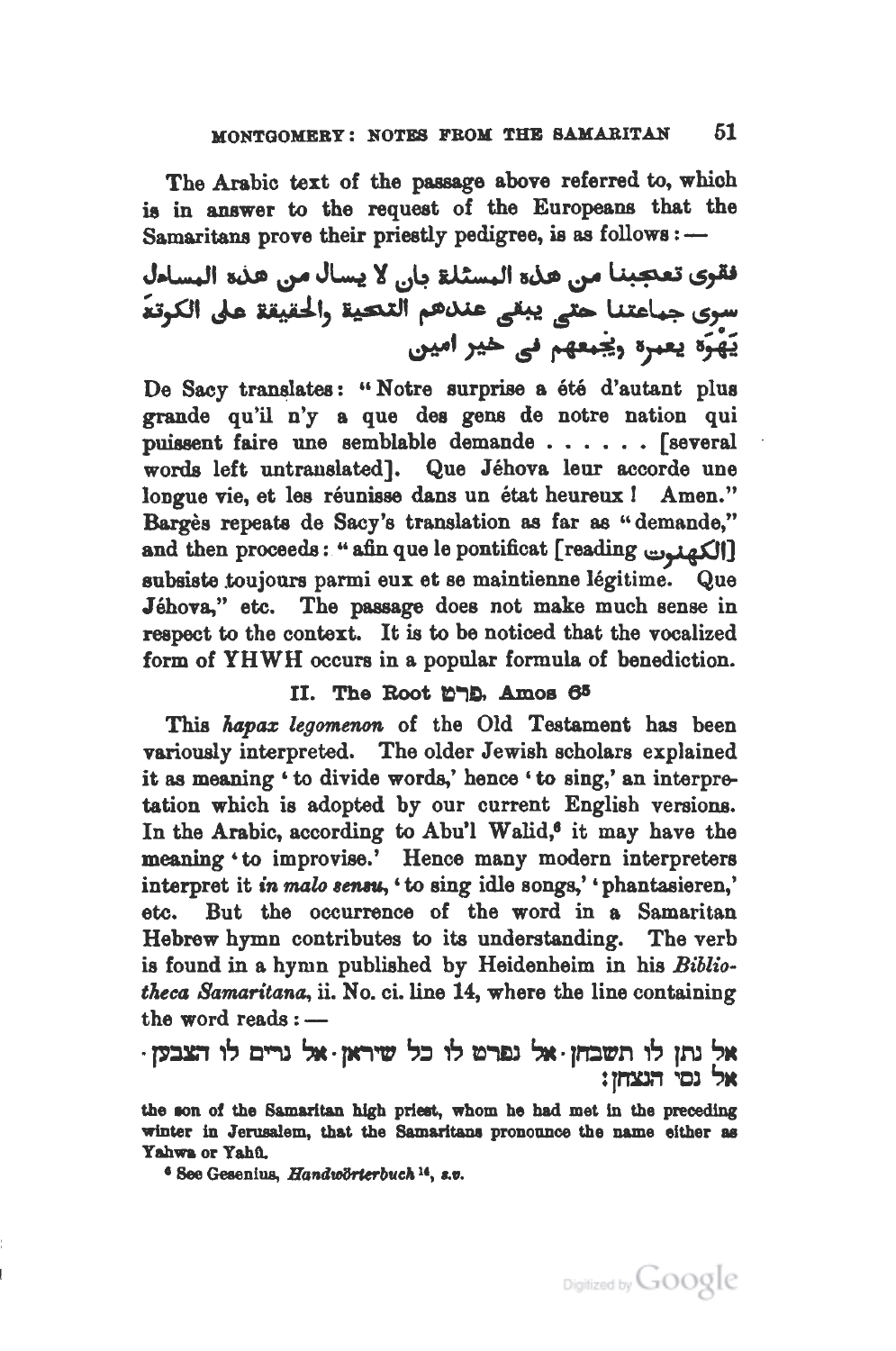|<br>|<br>|<br>|

*i.e.* "God-let us give to him praise; God-let us sing to him all songs; God --- let us raise to him shouts; God --- let us lift to him peans." The context shows that 10 is synonymous with verbs of singing, and in this simple sense the verb is doubtless to be understood in Amos. In  $v$ .<sup>21</sup> of the same hymn we find שיראן נפרש. Both verbs ברם and ~I) doubtless mean to mark out the words of the song according to the time, just as the Jewish exegetes understood **D"1D.** 

## III. Ch in the Samaritan Targum to Gen.  $1<sup>1</sup>$

In the Samaritan Targum to Gen.  $1^1$  the Hebrew  $x \rceil$  is rendered, in many manuscripts, though not all, and in all printed editions, by  $\mathbb{Z}$  $\uparrow$ . It does not occur again in the Targum, lM::l being represented by several other roots. It is found in the Liturgy, Heidenheim, *Bibliotheca Samaritana*. ii. No. xcviii. stanza 1, line 3, and No. ci. line 15. The word has so far defied explanation. Kohn, agreeing with Petermann, at first connected it with the root  $\mathbb{Z}^4$ , but later gave up the problem as hopeless.<sup>7</sup> Noldeke would explain it from the Arabic مطلسم derived from the Greek *Texerua*<sup>8</sup>; but the idea of magic which this scholar finds in the word is utterly incongruous with the Samaritan theology.

I suggest that  $\Box \Box \Box$  is simply a transliteration of the Greek *<i>dθeμελίωσε*, which appears frequently in the LXX to denote the creative act; *e.g.* Ps. 101  $(102)^{26}$ :  $\kappa a \tau'$  apy as  $\tau \eta \nu \eta' \eta \nu \sigma \nu$ , *ICtlpt.e, l8ep.e"A.taHTa.t;;* Prov. 8:18. The introduction of so absurd a barbarism would then be due to the desire of an editor of the Targum to obtain a unique technical word for the primal act of creation ; he took the Greek word bodily over from some well-known passage like those in the LXX, or, if we may believe in ita existence, from the Samaritikon (the Samaritan Greek translation) to Gen.  $1^1$ . The metathesis between the  $t$  and  $l$  assumed by this theory often appears where

<sup>&</sup>lt;sup>1</sup> Kohn, Samaritanische Studien, p. 99; " Zur Sprache, Litteratur und *Dogmatik der Samaritaner*," pp. 163, 192; "Zur neuesten Litteratur über die Samaritaner," *ZDMG*, xxxix. p. 204.<br><sup>3</sup> In Geiger's Jüdische Zeitschrift *für Wissenschaft und Leben*, vi. p. 209.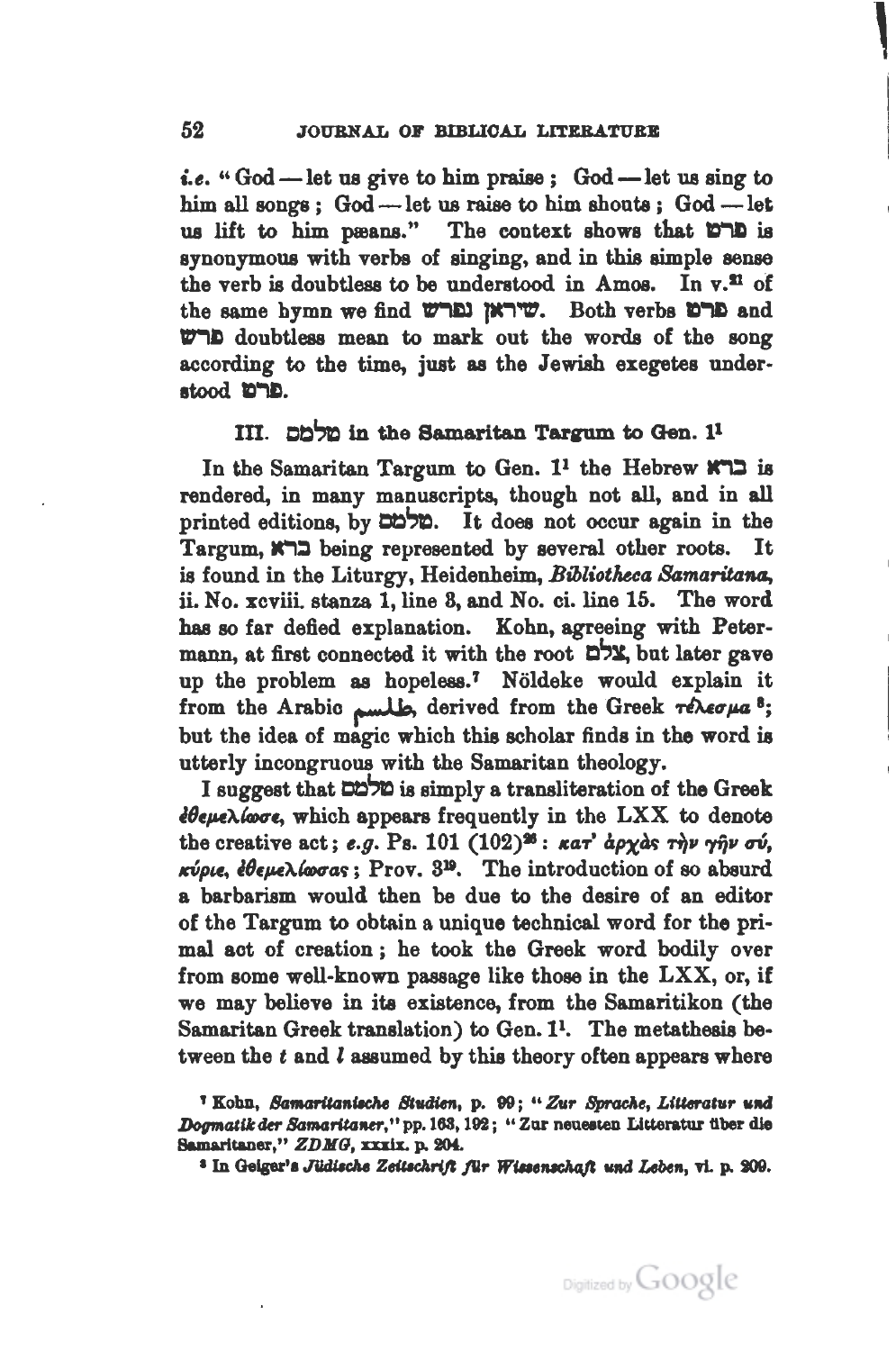l is concerned in pure Semitic forms, and is common in cases of textual corruption. In the first of the liturgical passages referred to above the reading is  $\Box \Box \Box \Box$ transliterates the initial Greek e. The intimate relation of the Samaritan Targum to the Alexandrine versions is well known ; in the first chapter of Genesis in the former several Greek words have been taken over bodily. Further, the actual transliteration of a complete verbal form of the Greek has its analogy in Rabbinic literature: thus שולמיםי  $\mu$ now, occurring several times in Rabbinic.<sup>9</sup>

## IV. The "Little Ones" *ot* the Goepele

In several of the sayings of Jesus a caution or precept is given with regard to "one of these little ones," Mt. 104, 186. 10. 14; Mk. 9<sup>42</sup>; Lk. 17<sup>2</sup>. In Mt. 18 these logia are introduced by the symbolical action in which Jesus takes a little child and sets him in the midst as the text for his discourse. Hence, in this chapter at least, the most common interpretation has been to understand the "little ones " of children, as in the famous saying: "See that ye despise not one of these little ones, for I say unto you that their angels in heaven do always behold the face of my Father which is in heaven." But it has sometimes been held <sup>10</sup> that by this term are intended the unlearned, the am-ha-aretz, or "idiots," of Jewish society, although such a technical use of the word has not been instanced in Jewish literature. An instance of this technical use occurs in the Samaritan Liturgy.<sup>11</sup> The passage reads: וכן אפשט עדרי (= חדרי) עד לא יאמרו הזעורים ,...,~ = >..-,,'10 ,.,.., 'Q mr c~,..:TI ...,i'~ ,;!) m, *i.e.*  " And thus I will set forth the mysteries, in order that the little ones may not say, This is all a lie, and that the learned may rejoice therein, and have knowledge of the principles." The word in the Samaritan is the same as that with which the Syriac translates the "little ones " of the Gospels. In this passage, then, " the little ones " are identical with the

<sup>•</sup> See Jutrow, Die«ot~arr, •·•· 10 Boaaaet, *Religioa* du *Julknturru,* p. 186 f.

<sup>&</sup>lt;sup>11</sup> Heidenheim, *Bibliotheca Samaritana*, ii. p. 92, bottom.